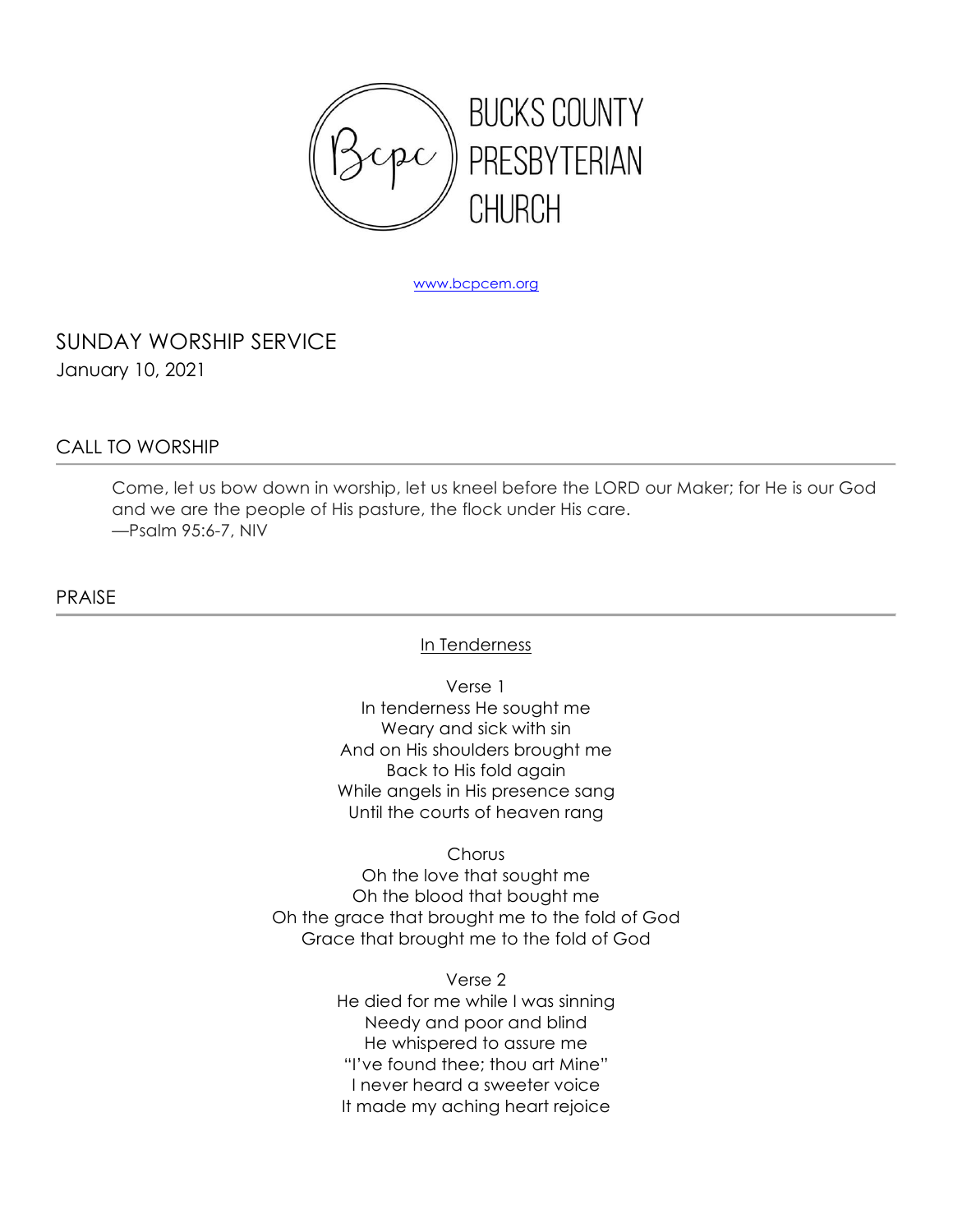Verse 3 Upon His grace I'll daily ponder And sing anew His praise With all adoring wonder His blessings I retrace It seems as if eternal days Are far too short to sing His praise

## CALL TO CONFESSION

The proof of God's amazing love is this: While we were sinners, Christ died for us. Let us therefore approach the throne of grace with boldness, so that we may receive mercy and find grace to help in time of need. Trusting in God's faithfulness and compassion, let us confess our sin before God and one another.

—based on Romans 5:8; Hebrews 4:16, NRSV

#### SILENT CONFESSION

### CORPORATE PRAYER

LORD JESUS, Give me a deeper repentance, a horror of sin, a dread of its approach; help me chastely to flee it, and jealously to resolve that my heart shall be Thine alone. Give me a deeper trust, that I may lose myself to find myself in Thee, the ground of my rest, the spring of my being. Give me a deeper knowledge of Thyself as Saviour, Master, Lord, and King. Give me deeper power in private prayer, more sweetness in thy Word, more steadfast grip on its truth. Give me deeper holiness in speech, thought, action, and let me not seek moral virtue apart from Thee. Plough deep in me, great Lord, heavenly Husbandman, that my being may be a tilled field, the roots of grace spreading far and wide, until Thou alone art seen in me, Thy beauty golden like summer harvest, Thy fruitfulness as autumn plenty. I have no Master but Thee, no law but Thy will, no delight but Thyself, no wealth but that Thou givest, no good but that Thou blessest, no peace but that Thou bestowest. I am nothing but that Thou makest me, I have nothing but that I receive from Thee, I can be nothing but that grace adorns me. Quarry me deep, dear Lord, and then fill me to overflowing with living water.

### ASSURANCE OF FORGIVENESS

Through Jesus Christ forgiveness of sins is proclaimed to you. In Christ we have redemption through His blood, the forgiveness of our trespasses, according to the riches of His grace. —from Acts 13:38; Ephesians 1:7, NRSV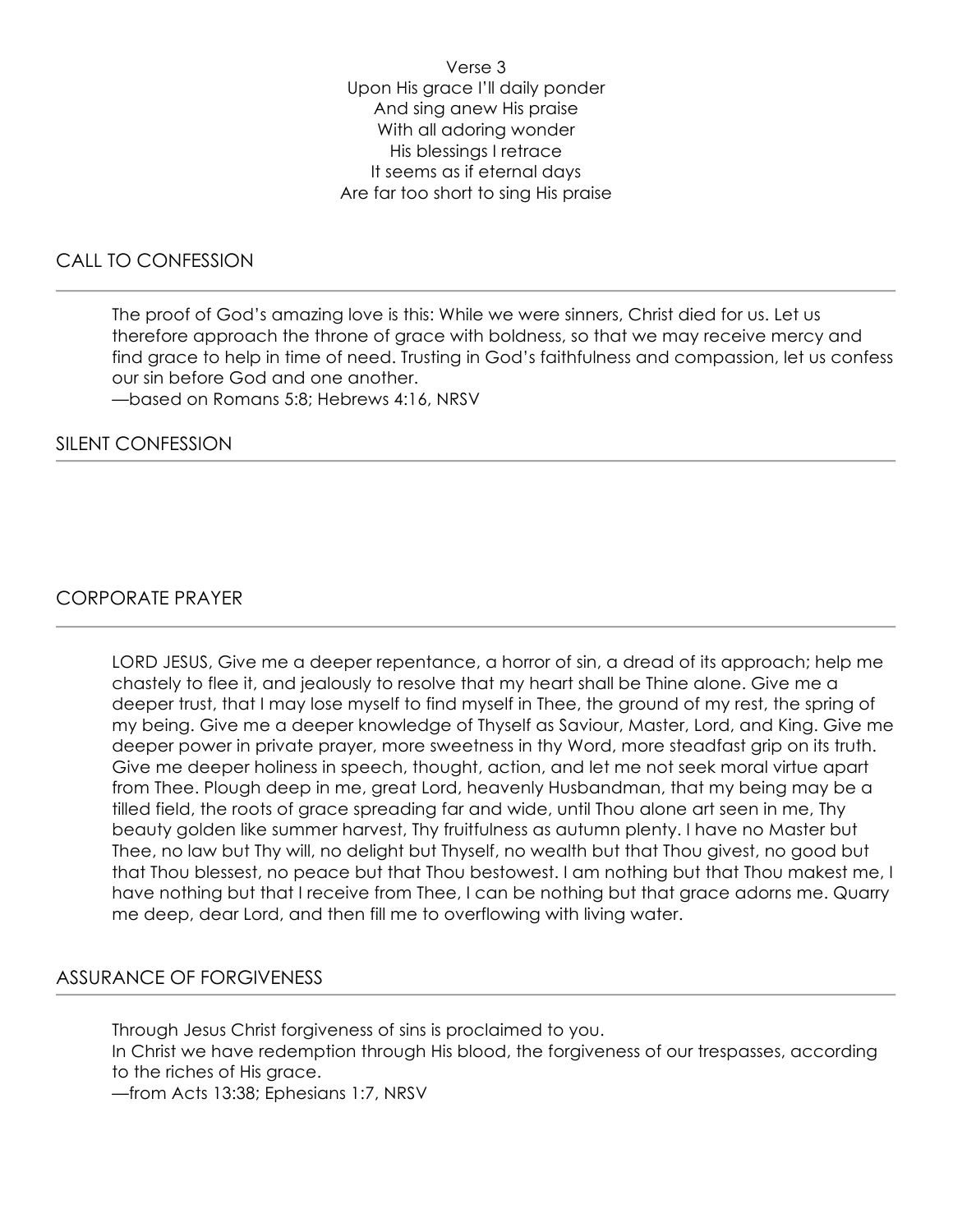#### 1 John 5:13-17

*13 I write these things to you who believe in the name of the Son of God, that you may know that you have eternal life. 14 And this is the confidence that we have toward him, that if we ask anything according to his will he hears us. 15 And if we know that he hears us in whatever we ask, we know that we have the requests that we have asked of him. 16 If anyone sees his brother committing a sin not leading to death, he shall ask, and God will give him life—to those who commit sins that do not lead to death. There is sin that leads to death; I do not say that one should pray for that. 17 All wrongdoing is sin, but there is sin that does not lead to death.* 

#### SERMON

*What We Have and What We Know* Pastor Peter Pak

# OFFERING & RESPONSE SONG

Please visit www.bcpcem.org/give

Jesus Paid it All

Verse 1 I hear the savior say Thy strength indeed is small Child of weakness, watch and pray Find in me thine all in all

**Chorus** Jesus paid it all, all to Him I owe Sin had left a crimson stain He washed it white as snow

Verse 2 Lord, now indeed I find Thy power and Thine alone Can change the leper's spots And melt the heart of stone

Verse 3 And when before the throne I stand in Him complete "Jesus died my soul to save" My lips shall still repeat